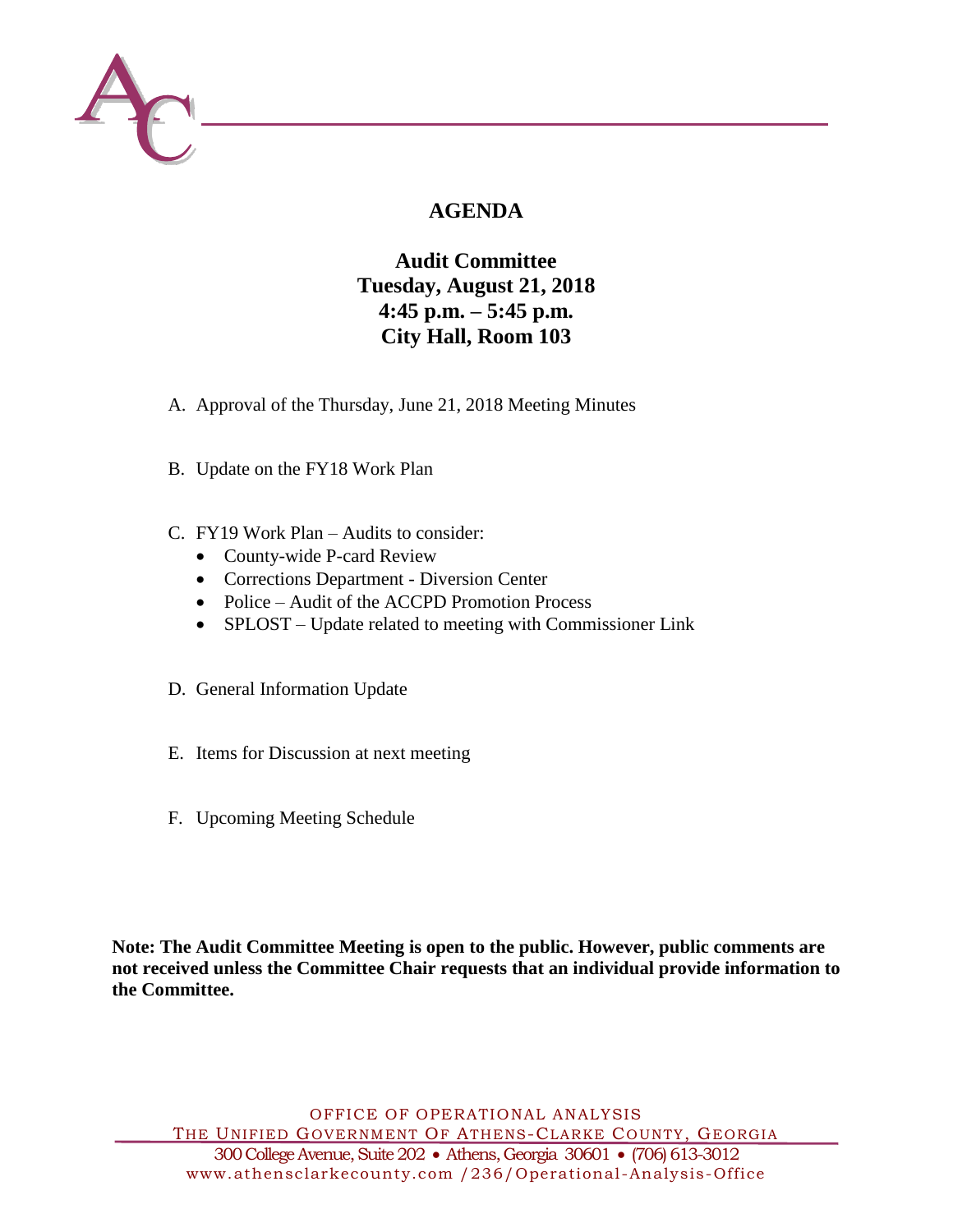# **AUDIT COMMITTEE MEETING MINUTES**

Thursday, June 21, 2018

Committee Members Present: Visiting: Commissioner Diane Bell, Committee Chair Chris Dowd, Flagpole Magazine Commissioner Jared Bailey Chad Whitley, Athens for Everyone Commissioner Kelly Girtz Lee Shearer, Athens Banner Herald

Staff: Stephanie Maddox, Internal Auditor Deborah Allen, Recorder Jill Arquette, Management Analyst Bola Abodunrin, Student Intern

Committee Chair Bell called the meeting to order at 4:15 PM.

# A. **Approval of Minutes:**

The Committee unanimously approved the Minutes from the April 19, 2018 meeting.

# B. **Operational Analysis Update on the FY18 Work Plan:**

Internal Auditor Maddox provided a status update on the annual work plan.

- $\triangleright$  Central Services Department Fleet Management
- $\triangleright$  Public Utilities Department Water Business Office
- $\triangleright$  Sheriff's Office

# C. **Revised Scope for audit of the Sheriff's Office (SO)**

Internal Auditor Maddox reported, during the course of the audit of the Sheriff's Office (SO), the Audit Team became aware of new information, unrelated to the scope that required additional review.

Internal Auditor Maddox proposed revising the scope of the SO audit to include the new information.

The Committee approved a revision of the scope for the audit of the SO.

## D. **Additional Discussion Items**

The Internal Auditor will conduct further research regarding an audit of SPLOST and will discuss at the next meeting.

- Future Audits to consider:
	- $\triangleright$  County-wide P-card Review
	- $\triangleright$  Corrections Diversion Center
	- $\triangleright$  Police Audit of the ACCPD Promotion Process
	- > SPLOST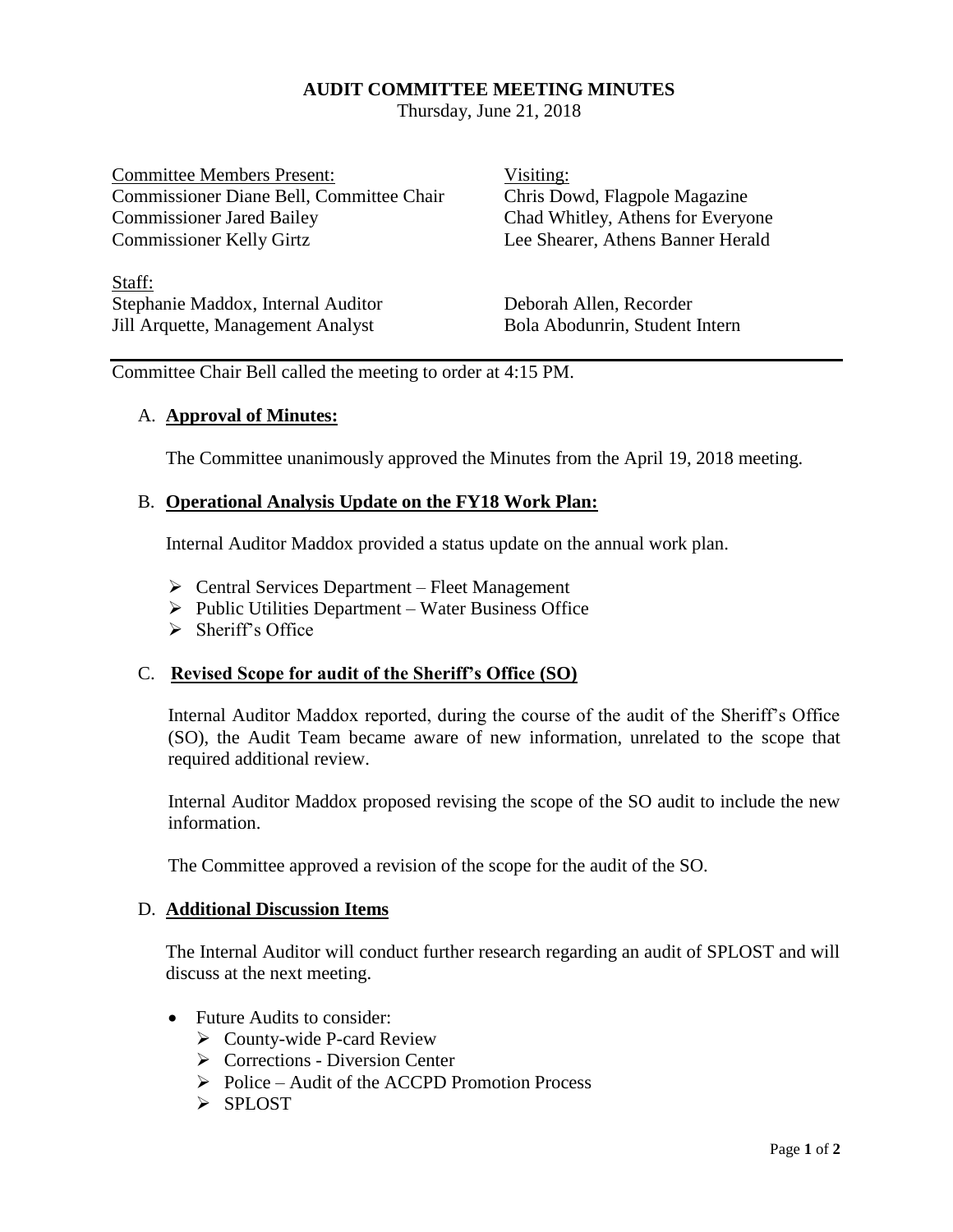The next Audit Committee Meeting will be **Tuesday, August 21, 2018** at **4:45 p.m.**

The meeting adjourned at 5:25 PM.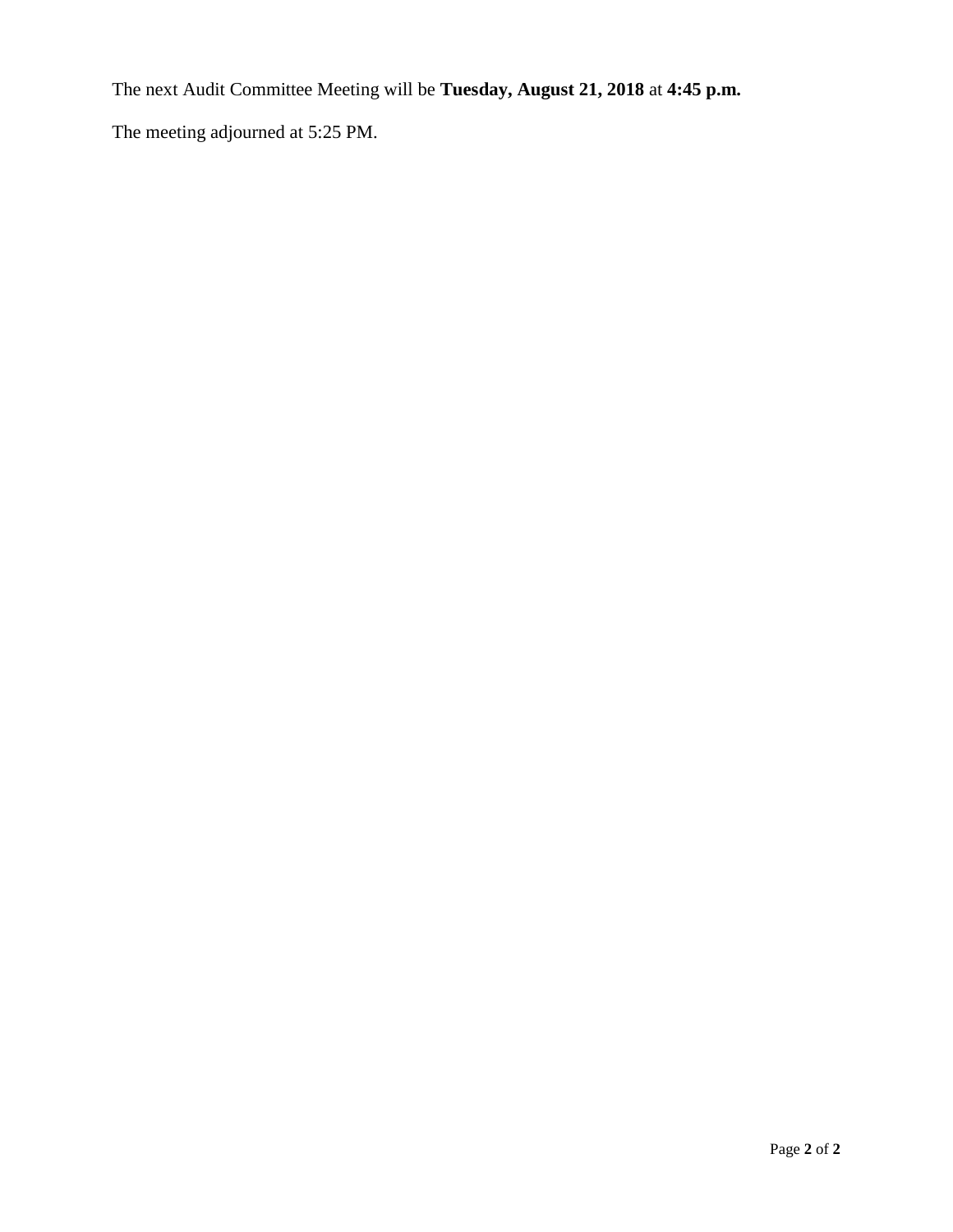#### **Audits Projects Conducted by the Office of Operational Analysis 1994-2017**

## **Year Audit Issued Airport Instructional Technology** Airport Administration Airport Services Airport Maintenance **Operations & Organization** 2008 **Attorney's Office Board of Elections Building Inspection Department** Building Inspection Administration Building Construction Inspection<br>
Building Inspection Community Protection<br>
2008 Building Inspection Community Protection<br>Building Inspection Community Protection Follow-up Building Inspection Community Protection Follow-up 2009<br>Marshal Services (currently CPD) **Marshal Services (currently CPD)** Operations & Organization 1994 **Central Services** Administration Animal Control Internal Support Landscape Management Facilities Management 800MHZ Radio System Fleet Management: Administrative Issues 1994 (prior to 1994 part of Transportation & Public Works) **Clerk of Superior and State Court**<br>Records Retention and Storage 2000 Records Retention and Storage **Operations & Organization** 2009 **Cooperative Extension** Administration **Food Services** Security Operations Diversion Center<br>
Inmate Labor Cost Analysis Audit<br>
1994 Inmate Labor Cost Analysis Audit **District Attorney Economic Development Finance Field Operations Bureau** Administration Financial Services Budget Management Purchasing Special Operations and the 1996 Special Operations Special Operations Special Operations **Fire & Emergency Services** Fire Prevention Fire Suppression **Public Utilities** Emergency Management **Administration** Administration **Housing & Community Development** Human & Economic Development 2009 **Human Resources Administration** Benefits & Wellness<br>
Employment 2001 Employment Compensation & Payroll

| <b>Instructional Technology</b><br>Airport<br><b>Computer Information Services</b><br><b>Airport Administration</b><br><b>Airport Services</b><br>(part of Central Services prior to 1994)<br><b>Airport Maintenance</b><br>Operations & Organization<br>2008<br><b>Juvenile Court</b> | 1994<br>2002<br>2016 |
|----------------------------------------------------------------------------------------------------------------------------------------------------------------------------------------------------------------------------------------------------------------------------------------|----------------------|
|                                                                                                                                                                                                                                                                                        |                      |
|                                                                                                                                                                                                                                                                                        |                      |
|                                                                                                                                                                                                                                                                                        |                      |
|                                                                                                                                                                                                                                                                                        |                      |
|                                                                                                                                                                                                                                                                                        |                      |
| <b>Leisure Services</b>                                                                                                                                                                                                                                                                |                      |
| Attorney's Office<br>Administration                                                                                                                                                                                                                                                    |                      |
| <b>Board of Elections</b><br>Arts & Nature                                                                                                                                                                                                                                             |                      |
| Park Services<br>Recreation                                                                                                                                                                                                                                                            |                      |
| <b>Building Inspection Department</b><br>Organization & Operations<br>Building Inspection Administration                                                                                                                                                                               |                      |
| <b>Building Construction Inspection</b><br><b>Summer Camp Program</b>                                                                                                                                                                                                                  |                      |
| <b>Building Inspection Community Protection</b><br>Department Performance Audit<br>2008                                                                                                                                                                                                | 2017                 |
| Building Inspection Community Protection Follow-up<br>2009                                                                                                                                                                                                                             |                      |
| Marshal Services (currently CPD)<br>2003<br><b>Magistrate Court</b>                                                                                                                                                                                                                    | 1997                 |
| Operations & Organization<br>1994                                                                                                                                                                                                                                                      |                      |
| <b>Managers Office</b>                                                                                                                                                                                                                                                                 |                      |
| <b>Central Services</b><br>Administration                                                                                                                                                                                                                                              |                      |
| <b>Emergency Management Office</b><br>Administration                                                                                                                                                                                                                                   |                      |
| Animal Control                                                                                                                                                                                                                                                                         |                      |
| Geographic Information Office<br>Office of Sustainability                                                                                                                                                                                                                              |                      |
| <b>Internal Support</b><br>Landscape Management                                                                                                                                                                                                                                        |                      |
| <b>Organizational Development</b><br><b>Facilities Management</b><br><b>Public Information Office</b>                                                                                                                                                                                  |                      |
| 800MHZ Radio System                                                                                                                                                                                                                                                                    |                      |
| <b>SPLOST</b><br>Fleet Management: Administrative Issues                                                                                                                                                                                                                               |                      |
| 1994                                                                                                                                                                                                                                                                                   |                      |
| (prior to 1994 part of Transportation & Public Works)<br>Mayor & Commission's Office<br>Mayor's Office                                                                                                                                                                                 |                      |
|                                                                                                                                                                                                                                                                                        |                      |
| <b>Clerk of Commission</b><br><b>Clerk of Superior and State Court</b>                                                                                                                                                                                                                 |                      |
| Records Retention and Storage<br><b>Commission's Office</b><br>2000                                                                                                                                                                                                                    |                      |
| Operations & Organization<br>2009                                                                                                                                                                                                                                                      |                      |
| <b>Misdemeanor Jurisdiction</b><br><b>Cooperative Extension</b>                                                                                                                                                                                                                        | 1997                 |
| <b>Municipal Court</b>                                                                                                                                                                                                                                                                 |                      |
| Corrections<br><b>Staffing Workload</b>                                                                                                                                                                                                                                                | 2007                 |
| Administration                                                                                                                                                                                                                                                                         |                      |
| Food Services<br><b>Planning Department</b>                                                                                                                                                                                                                                            |                      |
| <b>Security Operations</b><br>Operations & Organization                                                                                                                                                                                                                                | 1994                 |
| Diversion Center<br>Operations & Organization                                                                                                                                                                                                                                          | 2004                 |
| Inmate Labor Cost Analysis Audit<br>1994                                                                                                                                                                                                                                               |                      |
| <b>Police Services</b>                                                                                                                                                                                                                                                                 |                      |
| Centralized Crime Investigation<br><b>District Attorney</b>                                                                                                                                                                                                                            |                      |
| Command                                                                                                                                                                                                                                                                                |                      |
| <b>Economic Development</b><br>Police Strategic & Professional Dev                                                                                                                                                                                                                     |                      |
| Community Outreach (Survey)                                                                                                                                                                                                                                                            | 2000                 |
| <b>Finance</b><br><b>Field Operations Bureau</b>                                                                                                                                                                                                                                       |                      |
| <b>Support Services Bureau</b><br>Administration                                                                                                                                                                                                                                       |                      |
| Follow-up:1997 Report & SPO Promotion<br>Accounting                                                                                                                                                                                                                                    | 2000                 |
| M&C Agenda Item-Retention/Recruitment<br><b>Financial Services</b>                                                                                                                                                                                                                     | 2002                 |
| Operations & Organization<br><b>Budget Management</b>                                                                                                                                                                                                                                  | 1997                 |
| 1996<br><b>Special Operations</b>                                                                                                                                                                                                                                                      |                      |
| Purchasing<br><b>Central Communications</b>                                                                                                                                                                                                                                            |                      |
|                                                                                                                                                                                                                                                                                        |                      |
| <b>Fire &amp; Emergency Services</b>                                                                                                                                                                                                                                                   |                      |
| Administration<br>2009<br><b>Probate Court</b><br><b>Fire Prevention</b>                                                                                                                                                                                                               | 2000                 |
| <b>Public Utilities</b>                                                                                                                                                                                                                                                                |                      |
| Fire Suppression                                                                                                                                                                                                                                                                       |                      |
| <b>Emergency Management</b><br>Administration                                                                                                                                                                                                                                          |                      |
| <b>Construction &amp; Project Management</b>                                                                                                                                                                                                                                           |                      |
| <b>Housing &amp; Community Development</b><br><b>Plant Operations</b>                                                                                                                                                                                                                  |                      |
| Human & Economic Development<br><b>Engineering Management</b><br>2009                                                                                                                                                                                                                  |                      |
|                                                                                                                                                                                                                                                                                        |                      |
| <b>Human Resources</b><br><b>Sheriff</b>                                                                                                                                                                                                                                               |                      |
| Administration<br>Administration                                                                                                                                                                                                                                                       |                      |
| Sheriff Jail<br>Benefits & Wellness                                                                                                                                                                                                                                                    |                      |
| Employment<br>2001<br><b>Sheriff Field</b>                                                                                                                                                                                                                                             |                      |
| Compensation & Payroll<br>Field Operations & Jail Issues                                                                                                                                                                                                                               | 1998                 |
| 1995<br><b>Overtime Usage</b><br>Personnel                                                                                                                                                                                                                                             | 2005                 |